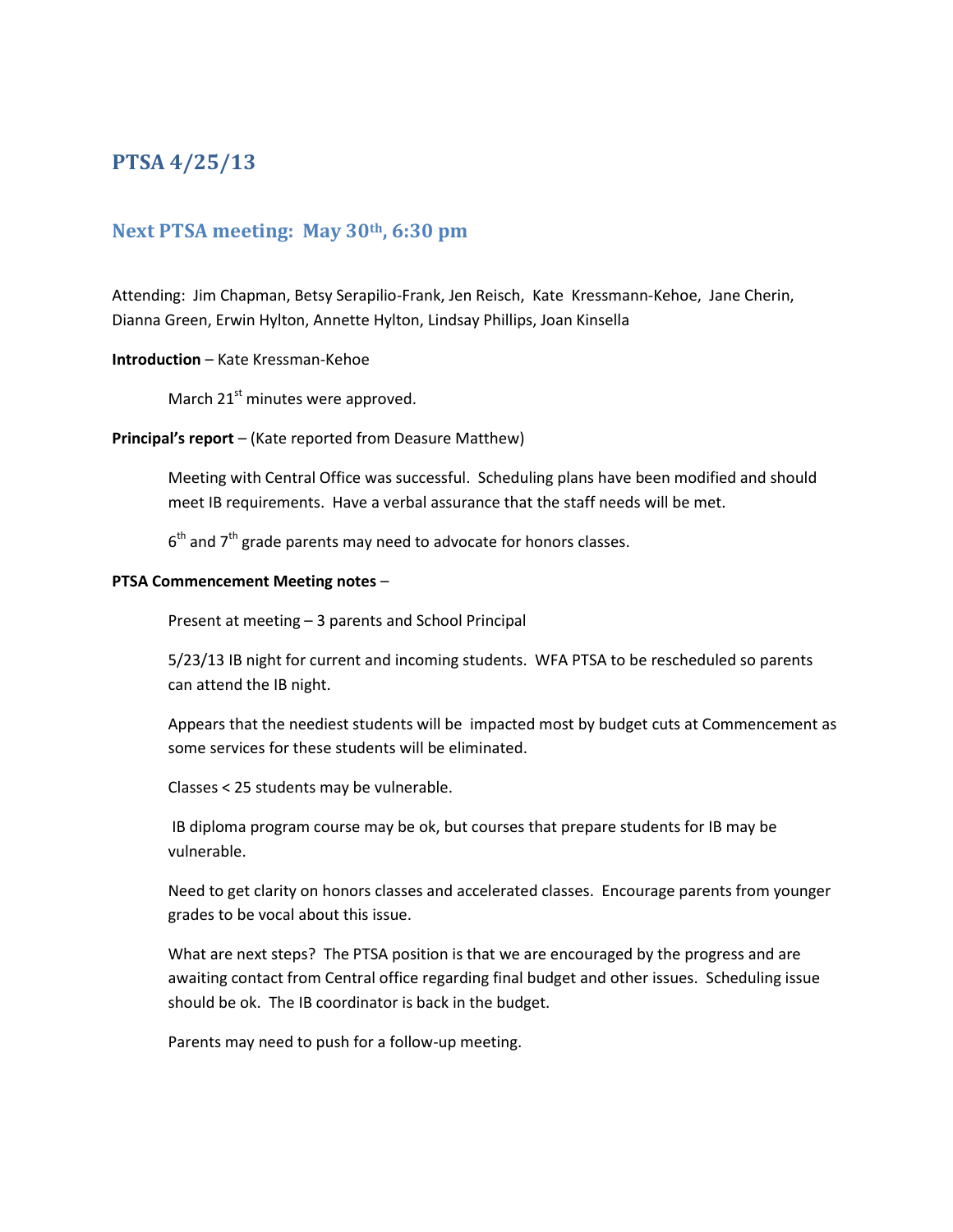#### **Title One Funding** -

Federal funding dollars allows school to support parent engagement. Monies can be used for mailings, printing, food , speakers, etc.

Last year we received \$3000. Family fun night survey – results were positive (it was fun and students learned something).

Title one seminar in May – Trista Wilson will attend. She can get specific things approved then for next year.

Funds can not be used for parties and celebrations unless they involve some academic component, i.e. academic showcase.

Reviewed some ideas for next year:

Newsletter, IB Middle Years Night, IB night primary program, Gym & swim or family fun night, parent session for IB terminology, preparing for NYS assessments, internet safety, talking to your teen about sexuality, Elections, staying smart over summer, International week, Year end celebration, orientation and open house, Financial program session, Healthy cooking for kids and parents.

Noted that the coffee with the principal are not well attended.

#### **Session on talking to your teen about sexuality**

Lindsay gave over view of program.

Health Educators administer the one hour session.

Helps parents on how to speak about the topic to their teens.

There is a longer program (would involve other schools as well) – 6 weeks.

School needs to decide if they are comfortable "hosting" this seminar. Discussed how this is a sensitive topic. Contact Lindsay Phillips for more information. (Emily Lynch/Salena Morgan - Highland Family Planning 279-4890)

#### **SBPT -**

Open positions for next year, 2 year commitment

Lindsay proposed the group vote at next meeting to delay elections for SBPT to fall

Need outreach to parents to fill next year's positions.